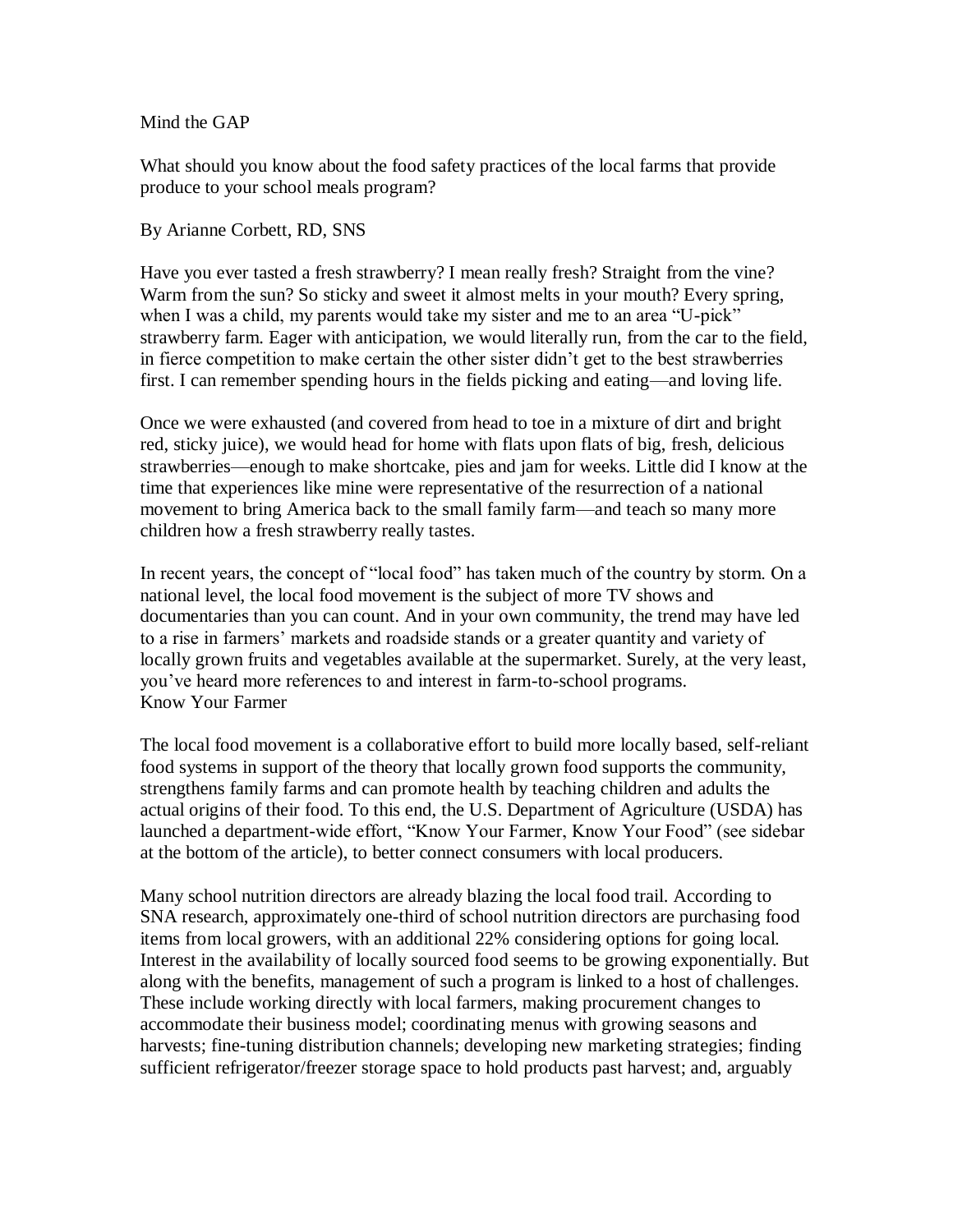most important, ensuring that the farms you purchase from make food safety a top priority.

As a child in the strawberry fields, I never stopped to think about the safety of the berries I popped in my mouth straight from the vine. As school nutrition professionals, you don't have the luxury of ignorance-is-bliss confidence. Prevention of foodborne illness is one of your greatest responsibilities. According to the U.S. Centers for Disease Control and Prevention, there are an estimated 76 million cases of foodborne illness annually in the United States, resulting in 325,000 hospitalizations and 5,000 deaths. School nutrition operations must remain proactive and vigilant when it comes to maintaining food safety—especially in regard to farm-to-school procurement.

A large agricultural operation can rely on a number of individuals to manage various responsibilities, including designated experts for different areas, such as food safety. On a small farm, however, a relative handful of staffers take on all operational roles; just like many of you, they may wear numerous hats at one time! While most small farms have a well-earned reputation for producing safe, high-quality products, you can't rely on reputation alone. It's time to educate yourself on farm food safety, learning questions to ask, reasonable requirements to make and the red flags that should tell you to walk away. Protect your students by familiarizing yourself with recommended "Good Agricultural Practices" (GAPs). Filling the GAP

GAPs are voluntary practices developed by the U.S. Food and Drug Administration (FDA) and USDA for fruit and vegetable growers. The goal of the GAP protocols is to improve the quality and safety of fresh produce by describing key steps that growers can and should use to help minimize contamination of produce by disease-causing microorganisms. These key steps provide a food safety blueprint for growers as they work to provide healthy, nutritious and safe fruits and vegetables for their consumers.

One example of an "umbrella" GAP is the development of a food safety plan that features a focus on GAPs regarding four primary areas of production and processing: soil, water, hands and surfaces. Application of a rigorous food safety plan—and proper care taken in each high-risk area—can reduce significantly the chance of foodborne pathogens being introduced to fruits and vegetables throughout their journey from farm to fork.

Let's take a look at how a GAP food safety plan developed by a farm operation should address each of the key areas.

Clean Soil. Proper use and care of the soil used to grow produce is necessary to prevent the spread of pathogens. While small amounts of illness-causing microorganisms always can be found in soil, the improper management and improper application of fertilizer can increase greatly these populations and, subsequently, increase the risk of contamination. Manure is one of the most common forms of fertilizer used on farms, and because it contains pathogens, your grower should take special precautions to ensure the safety of its use. The following practices will minimize food safety risks from soil: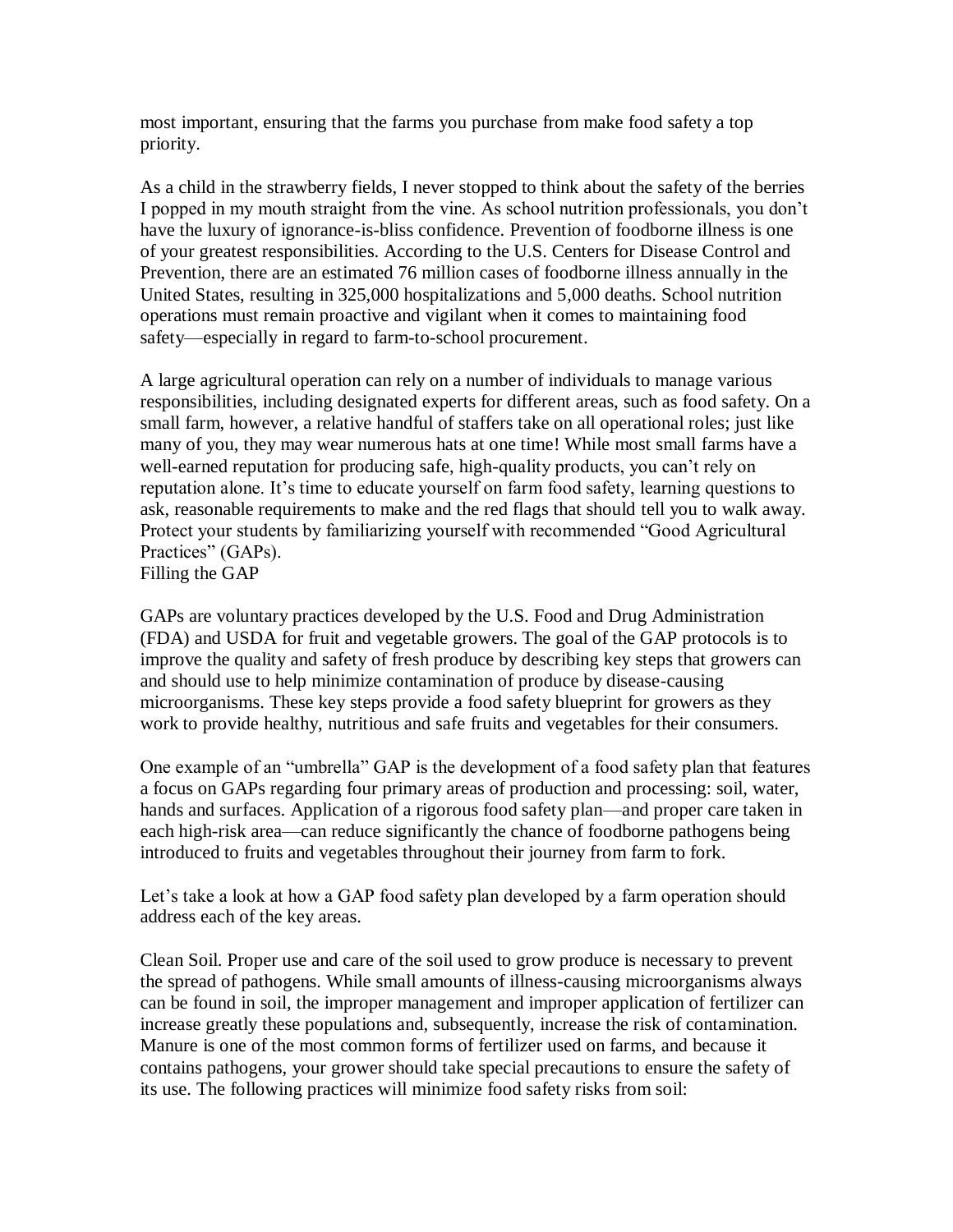\* Incorporate manure into the soil or use cover mulch after application to reduce the risk of physical contamination of the crops.

 \* Compost the manure before application. High-temperature, aerobic composting can kill most harmful pathogens.

 \* Apply manure to cover crops in the fall or at the end of the growing season. If applying manure in spring, apply at least two weeks before planting.

 \* Provide a minimum of 120 days between manure application and the fruit or vegetable harvest.

Clean Water. Water used for irrigation, cooling, processing or cleaning equipment and facilities can be another potential source of contamination. On most farms, the water source likely will be municipal (tap) water, well water or surface water (ponds, streams or rivers). Municipal or well water tends to have the lowest risk for contamination; however, due to location and field size, these sources may not be feasible options.

Regardless of the source, your grower should know the quality of the water used. Awareness of water quality and safety will allow your grower to select irrigation practices designed to minimize the risks of spreading pathogens to produce. The following practices will minimize food safety risks from water:

 \* Regularly sample water and send samples to a reputable laboratory for analysis. Depending on the source of the water, different testing frequencies are recommended. Municipal water: Acquire test results from the local water authority annually. Well water: Test biannually and treat the well if contamination is present. Surface water: Test quarterly in warm climates such as California, Florida, Texas and other southern states. Test three times during the growing season in northern climates such as New York, Pennsylvania and Michigan—first at planting, second at peak use and third at or near harvest.

\* Maintain records of all water-quality testing.

 \* Use a drip irrigation system instead of sprinklers to help prevent any contamination from coming in contact with the produce or from splashing soil onto the crops.

Clean Hands. Food handlers involved in production and processing, such as those who bring in the harvest, play an important role in reducing the risks of contamination. They need to practice good personal hygiene to ensure the safety and quality of the foods grown and processed. Poor handwashing practices, unclean clothes or shoes and sick employees can compromise all other food safety practices on the farm. Growers can encourage good worker hygiene through proper training and continual efforts to raise and maintain the awareness of recommended food safety practices. The following practices will minimize food safety risks from hands:

 \* Provide convenient, clean, well-maintained and -serviced restrooms in the field and in production facilities.

 \* Supply liquid soap (in dispensers), potable water and single-use paper towels for handwashing. Make sure these are restocked regularly.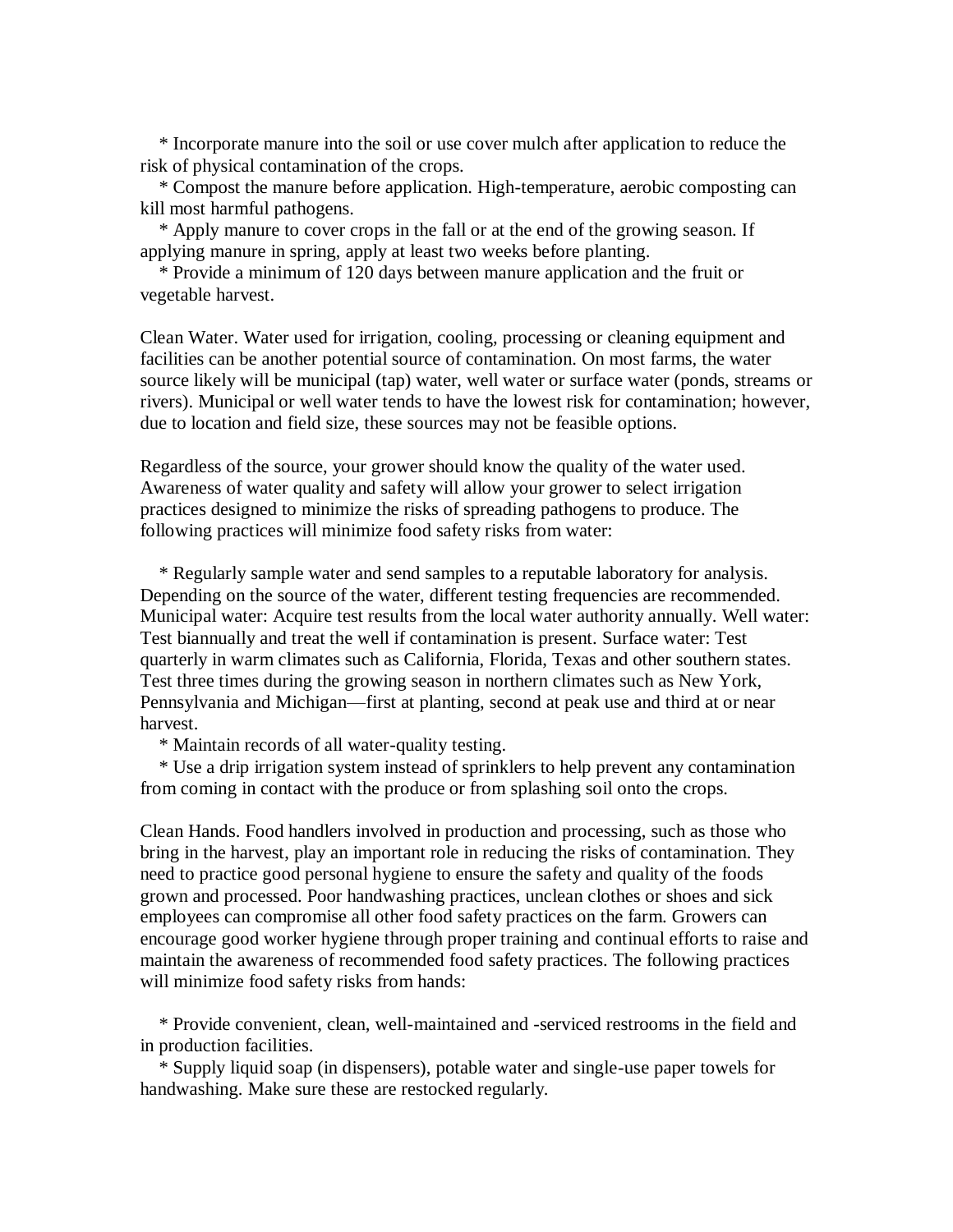\* Emphasize the importance of restroom use and proper handwashing. Monitor and enforce the use of these facilities.

\* Reassign sick employees to duties that do not require direct contact with produce.

 \* Provide training to help workers understand the relationship between food safety and personal hygiene.

Clean Surfaces. Fruits and vegetables will come into contact with many surfaces during their trip from the field through processing facilities, delivery and into your hands. Surfaces include harvesting equipment and containers, transport bins, cutting utensils, sorting and packaging tables and storage areas. Growers must be diligent in cleaning and sanitizing all these types of surfaces to reduce the risk of cross contamination of the produce. The following practices will minimize food safety risks from surfaces:

 \* Keep soil and manure out of the processing facility and store these as far away as possible from growing and harvested items.

\* Separate spoiled or damaged produce items before processing.

\* Use plastic storage totes and bins that are easy to regularly clean and sanitize.

\* Wash, rinse and sanitize all equipment and food contact surfaces daily.

 \* Consider including a sanitizer in produce rinse water to reduce bacterial contamination.

 \* Develop and implement a plan for the regular cleaning and sanitizing of all storage and transportation areas.

It's also important that farmers develop and implement a plan to control animal contamination sources, including pets, wildlife, birds, insects and rodents.

There is no one-size-fits-all plan for food safety on the farm. The food safety plan implemented by each grower operation should be tailored to the specific crops it grows and the farm's management practices. That said, individual food safety plans should outline the specific GAPs that are applicable to the particular farm. When operations develop, implement and adhere to a comprehensive food safety plan, the process can greatly decrease the risk of foodborne illness. Remember, you only want to do business with a farm that is willing to make food safety its top priority! Close the Communication Gap

There are a number of steps you can take to ensure that the farms you partner with use GAPs and make food safety a top priority.

Maintain close contact with your farmers. Start by making an initial visit to the farm before you agree to a contract. You may not know everything there is to know about farming, but as a school nutrition professional, you do know food safety. You will know if something doesn't seem right, especially if the farmer is unwilling to discuss the operation's food safety protocols or gives you ambiguous answers. Once you have developed your partnership, be sure to communicate frequently. Maintaining an open line of communication will allow you to voice your expectations.